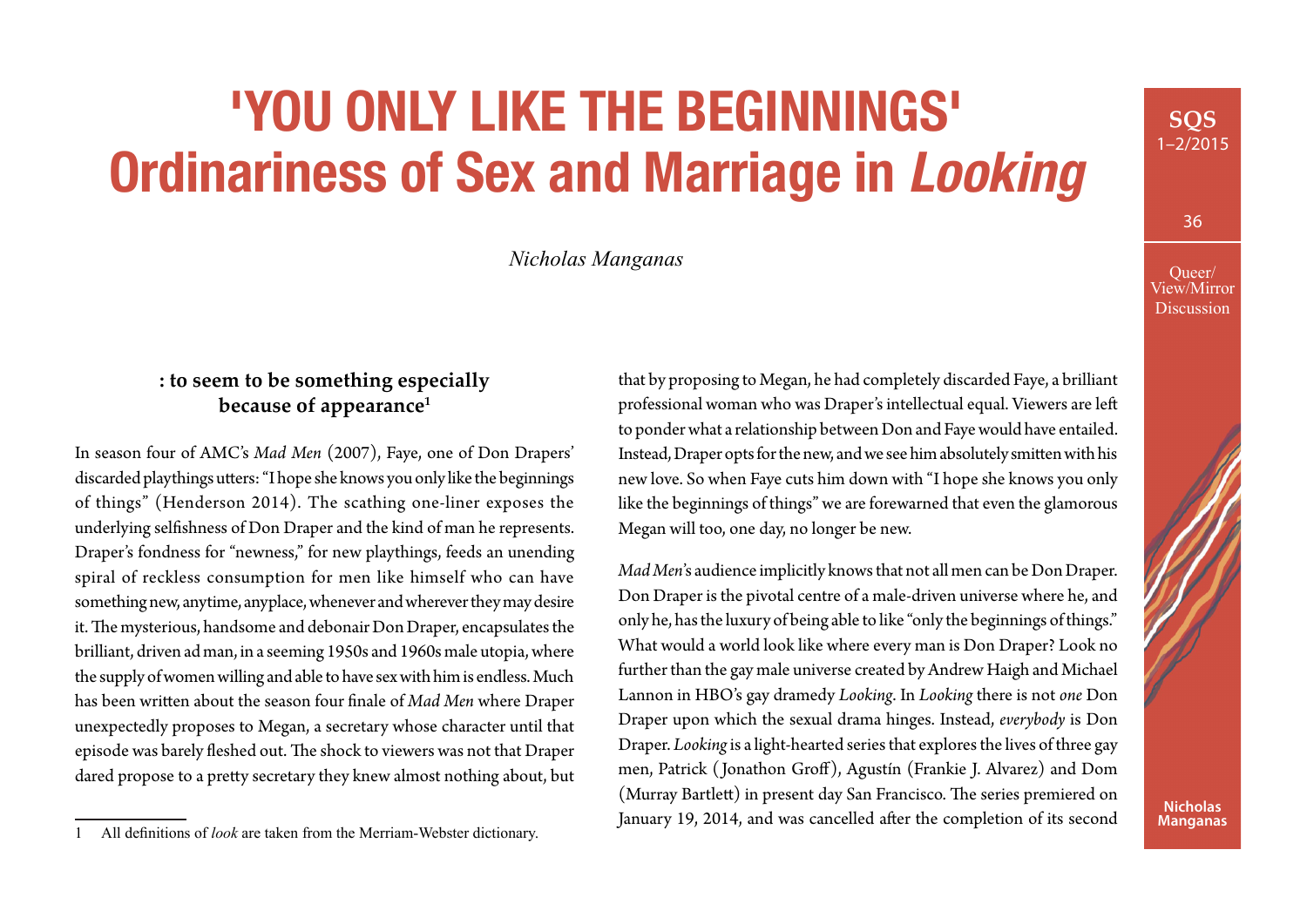season (a total of 18 episodes) as the series struggled to pull in a large and broad audience. The show's producers have, however, promised one final special episode to close out the various storylines. I do not claim to have the answer as to *why* the show was cancelled so quickly but early reviews of the series were rather ominous. In Eric Henderson's review of the series for *Slant Magazine*, he writes, "*Looking* emerges as a dramedy exploring how gay men clumsily negotiate the appropriate distance to place between the words 'friends' and 'benefits,' but like many of the relationships it details, it gets sex out in the open and out of the way as the first order of business... and too frequently the last order of business as well" (2014).

The sexual negotiation that occurs in the San Francisco of *Looking* could easily be supplanted to any large metropolis in the world where a significant part of gay men have newness within reach. Whether it is in the now old-fashioned cruising areas in parks, nude beaches and public toilets, or in saunas, gyms, cinemas and sex clubs, bars and discos, chat sites or mobile phone applications such as Grindr and Scruff, gay men in large cities have an almost endless supply of avenues to find a sexual partner. And once they do find that sexual partner there is not much incentive to keep him when you can just repeat the process and find someone new. After all, the next one might be just a tad more handsome, a bit musclier, and more well-endowed. Or he might have a more prestigious job, better looking friends and earn more money. Why keep this one when the next one could have *more*?

Once you slip into this pattern of experiencing newness on an almost daily basis what incentive do you have to give up the addiction, to settle into a routine of sameness? The only solution for many gay couples is to have their cake and eat it too: to have an open relationship in order to not have to forsake the pleasure of the new. Like a drug, gay men need their fix of newness. In *Looking*, Henderson argues, all three gay men are verbally

secure in their sexuality, but experience "the beginnings of things" as the given, and very rarely as something to cherish (2014). Of course not all gay men are the same and fit into the generalised schemata above. But by watching *Looking* it makes me wonder if the curse of big city living in the large gay capitals is the dearth of love.

# **: to direct your eyes in a particular direction**

Queer/ View/Mirror **Discussion** 

37

**SQS** 1–2/2015

In *Tendencies*, Eve Kosofsky Sedgwick points out how the ability of many queer people in childhood:

to attach intently to a few cultural objects of high or popular culture or both, objects whose meaning seemed mysterious, excessive, or oblique in relation to the codes most readily available to us, became a prime resource for survival. We needed for there to be sites where the meanings didn't line up tidily with each other, and we learned to invest those sites with fascination and love. (1994, 3)

As a young teenager, I remember listening to George Michael's *Listen without Prejudice* before his unceremonious "coming out" with its oblique references to the loss of a queer love; reading over and over again Arthur Rimbaud's poetry and romanticising his relationship with Paul Verlaine; watching *My Own Private Idaho* in darkness with my parents in the next room. Each individual has their own cultural objects whose mysterious excess grabbed them and in which they invested their fascination and love. It is in that brief moment in time when you are discovering your sexuality, when your childhood curiosity tells you that no, the meanings don't line up tidily with each other that you yearn for representation in the cultural objects within your reach.

> **Nicholas Manganas**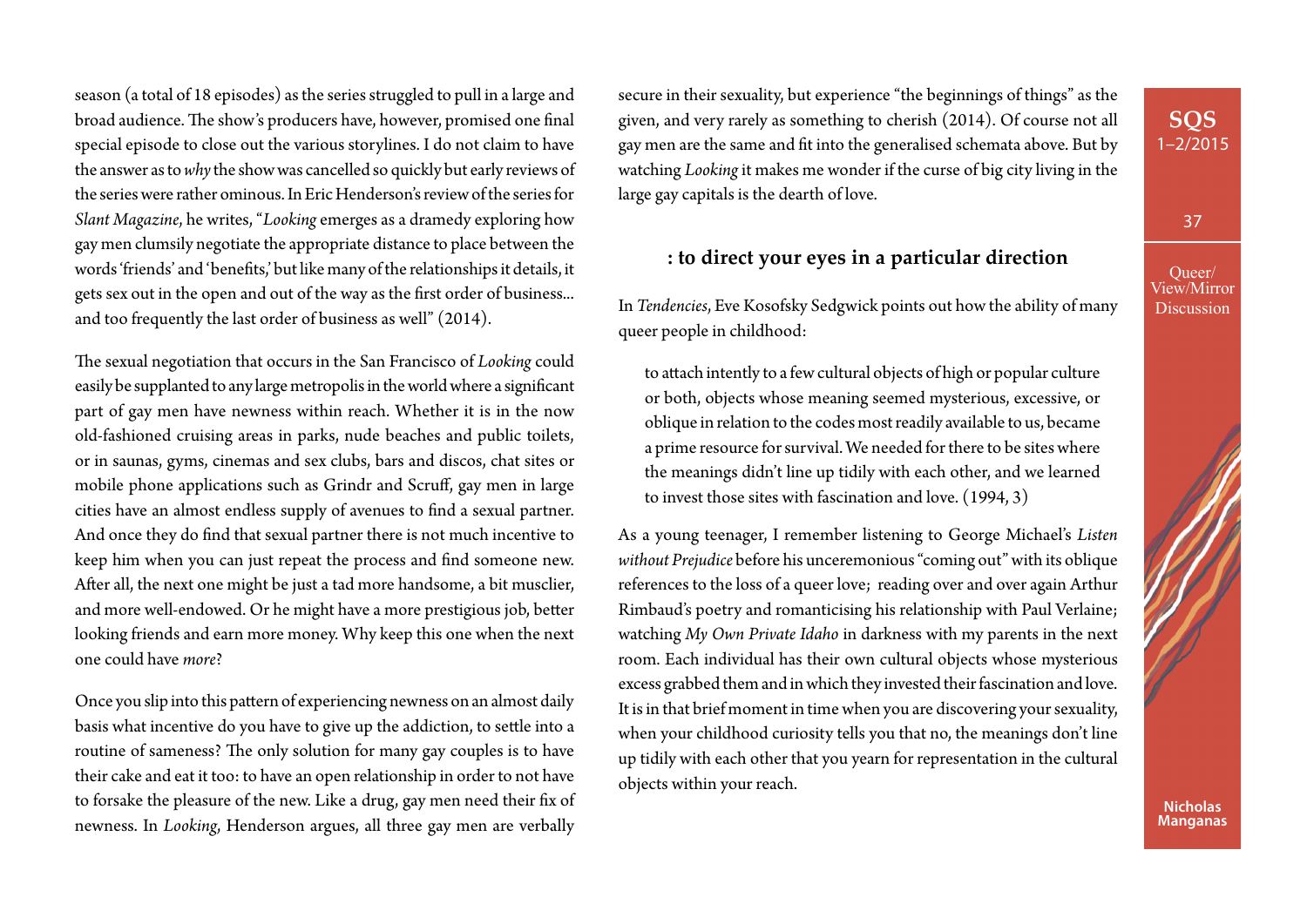In my case, my "process" of queer cultural objectification occurred in the early 1990s in suburban Sydney. It was a time when I had no cable television or internet, and the books and films I consumed were limited to what was available in commercial mainstream bookshops and my school library. There was only so many times I could watch Bruce Willis in *Die Hard*, though like many other gay boys my age, I was good at "queering" and objectifying the representation of those muscly heroes in those supposedly straight-male films. I was incredibly lucky, however, that I had SBS (Special Broadcasting Service) in my home. SBS is a government television network which caters to Australia's ethnic minorities. And it was thanks to SBS that I was exposed to European art-house cinema, my first taste of seeing male to male physical contact on a screen, probably in some French or Swedish film, in a world that was titillatingly foreign and romantic in its mystic darkness. It was such a stark contrast to my suburban life in my sun-baked country whose light was a constant glare.

I mention this because it would be interesting to consider whether such a "queer" attachment to cultural objects still exists, at least in advanced capitalist societies. I ask myself, are the queer youth of today losing the ability of "becoming a perverse reader"? Or the more pertinent question is: do they even need that ability in the first place? In 2015, a queer child discovering their sexuality has a myriad of possibilities open to them, from internet porn and social network sites, to increasingly more rounded representations of queer characters in film and television. What would my own childhood have been like if twenty-five years ago I could download an episode of *Looking* in 42 seconds and watch the representation of "queers" on my laptop? Would I have been re-reading Rimbaud's poems incessantly while listening to George Michael's veiled lyrics? *Looking* does away with that romantic notion of reading texts queerly, of "becoming a perverse reader."

In the introduction to the edited volume *Fear of a Queer Planet: Queer Politics and Social Theory,* Michael Warner asks the question: "What do queers want?" (1993, vii). He suggests that the goals of queers and their politics extend beyond the sexual arena and that "queer experience and politics might be taken as starting points rather than footnotes" (vii). In short, queers want acknowledgement of their lives, struggles, and complete existence (Cohen 1997, 444). Do the gay trio in *Looking* not have that acknowledgement? In the *Looking* universe where is that "imaginary chorus that taunts 'queer!'" (Butler 1993, 18). Moreover, *Looking* does away with Kosofsky Sedgwick's argument that a culturally central concept like public/private is organized "so as to preserve for heterosexuality the unproblematicalness, the apparent naturalness, of its *discretionary* choice between display and concealment" (1994, 10). In *Looking*, same-sex couples no longer must always conceal their sexuality. As *Looking's* critics point out, in 2015, the mass-mediated representation of homosexuality need not be heralded as a revolution. But where *Looking* does pose a challenge is not in its representation of ordinariness, but in how its characters negotiate sex and love *within* that ordinariness.

### **: to have an appearance that is suitable for (something)**

The universe that a show like *Looking* creates is a specific kind of universe that of course does not reflect the wider experience in the contemporary United States. *Looking* does not have much to say about the American "queer" experience in suburbia or small rural towns. Nor can it comment on the non-Western "queer" experience. Indeed a television show shouldn't have to. But there does seem to be an onus on cultural products that represent "queer" characters or other minorities to be "representative," though representative of what is usually unclear. But *Looking* does represent

# **SQS** 1–2/2015

38

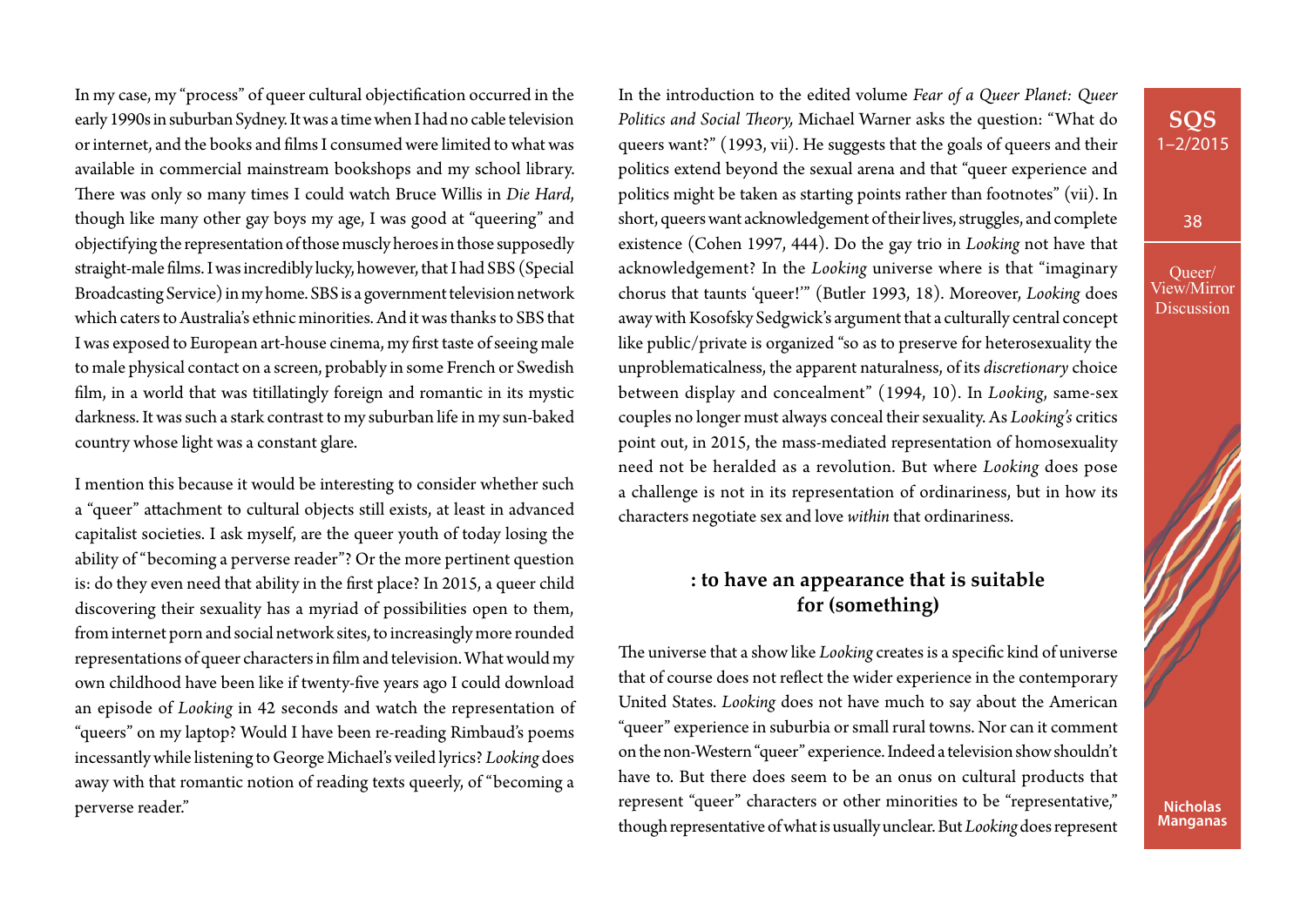a sort of gay male cosmopolitanism that transcends borders and thus gives the impression that it is made for a cosmopolitan, global, audience. The cosmopolitanism represented in *Looking*, however, is not necessarily multiethnic and transnational. But in the imagined universe of the series, Patrick, Agustín and Dom probably have much more in common with other gay men who live in the urban centres of similarly large cosmopolitan cities such as London, Barcelona, Sydney, Berlin or Amsterdam, than with people with different "lifestyles" who live on the fringes of their own city. *Looking* thus attempts to explore the shared experiences of "gay men" in these large urban centres. As such, *Looking* can be read as a particular cosmopolitan gay male experience, of a certain kind of gay male that is both recognisable, but at the same time, safe and non-threatening.

In the opening scene of *Looking's* very first episode, Patrick is cruising in a park and although he has hooked up with someone he breaks the silent code of anonymity by asking "what's your name?" His phone then rings abruptly ending his "two-second hand-job" in the dark bushes. Later, when he's recounting his experience to his friends he says: "The minute my phone rang and it was you guys calling me I immediately thought it was my mom. Like she somehow knew where I was and she was calling to stop me from becoming one of those gays who hooks up with people in a park." Agustín, who seemingly is *one of those gays* tells him: "Come on, I'm proud of you. You're a pervert now, you gotta wear those colours with pride." If the opening scene wasn't enough to show viewers that *Looking's* protagonist Patrick is not one of those wonting gays who fumble in bushes – not that there's anything wrong with that! – the rest of the episode sets up what kind of gays *Looking's* trio, Patrick, Agustín and Dom, are.

Patrick is nervous about going to his ex's "joint" bachelor party, a couple who are getting married just four months after meeting. His ex's marriage plans prompts Patrick to try online dating and his first date is an utter disaster. The date begins with an exchange of business cards (oncology

vs video games) and Patrick decides to tell his date about his experience cruising in the park. "Well it was kind of a joke. I was with friends and we were in the park and we were like: do people still really do this and it turns out that they do." His date, unimpressed, asks: "so you're looking just to hook up?" This exchange leads to the next inevitable question: "so what was your longest relationship?" And here, Patrick and his date seem to almost be comparing penis size. Patrick is embarrassed by his ("umm… like six months I think") which can't compare to his date's (5 years!). Patrick, exposed and belittled, realises that he is not making a good impression. His date cuts him down even further: "You seem like a really nice guy but when it's working you should never try so hard. It just obviously isn't working."

Patrick's apparent innocence on matters of sex is juxtaposed against Agustín and Dom's sexual adventurousness. Agustín moves in with his boyfriend Frank and they have a threesome with another man (Frank: "So are we one of those couples now?). And Dom with his gym-fit body gets rejected by a young man at work ("something awful happened to me today. I didn't get to fuck someone I wanted to fuck. It's the first time it's ever happened to me").

*Looking* thus divides love and sex along a particular axis: innocence on the one side, adventurousness on the other. Coupled with innocence is romance. The fact that Patrick is innocent on all matters of sex allows him to seek romance, to search for his future husband and to "settle down." Coupled with adventurousness is a stark matter-of-factness. The sexual adventurousness of Dom and Agustín, in particular, are devoid of romance. Over two seasons, *Looking* plays with this dividing axis, sometimes to surprising results. In season two, for example, Patrick's quest for love and romance brings him face to face with the matter-of-factness of negotiating sex and marriage (see below); whereas Agustín's sexual adventurousness unexpectedly brings him a touch of romance with Eddie, a HIV+ bear.

39

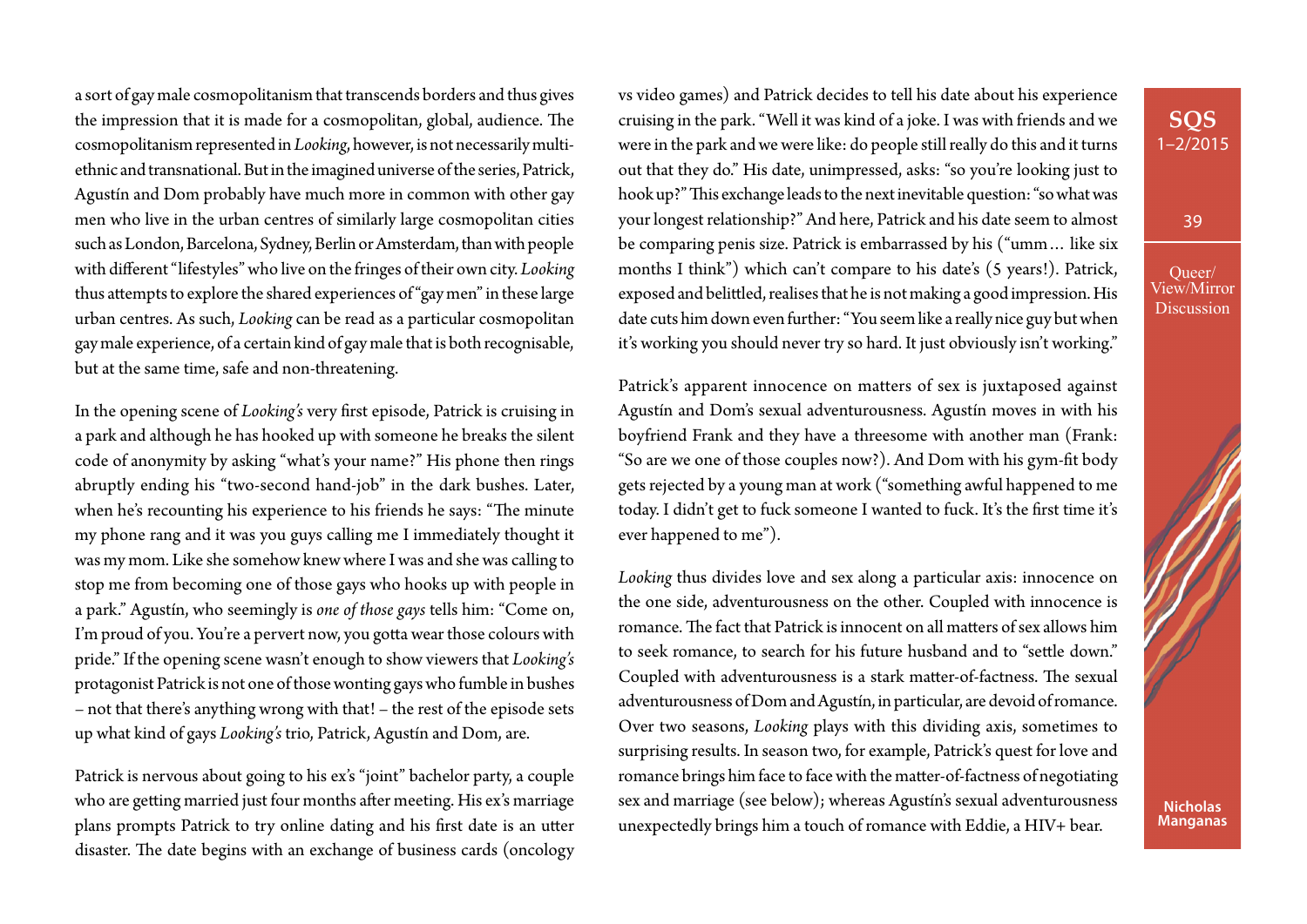J. Bryan Lowder in *Slate* asks: "How can a show so conservative in sensibility be lauded by critics as a progressive step forward in gay representation on television? […] How can a gay man watch a gay show this boring in 2014 and call it, with a straight face, "shocking?" (2014). *Looking*, he argues, is post-gay with a "nothing-unique-going-on-here ethos." If the mission is to prove that gay people are just as unremarkable as everybody else, Lowder points out, then the time to state such an obvious truth was surely at least twenty years ago. Lowder:

the greatest irony of *Looking* may be that a show that is the apotheosis of the post-gay ethos has brought us characters about whom the *only* thing vaguely interesting is their homosexuality. Ask yourself honestly: If they were straight, would characters as thin and tedious as Patrick and Agustín still be on HBO? In attempting to escape the dreaded "stereotype," *Looking* has run headlong into something worse – cynical tokenism, a gay minstrelsy of another kind. (2014)

Perhaps Lowder is being overly harsh. After all, *Looking* has been celebrated by many viewers because of its insight into the modern gay male experience. And you could argue that the "straight" characters in HBO's other dramedy *Girls* are just as thin and tedious. In a way there is something revolutionary about *Looking* and that is that *Looking* does not have to destroy or challenge heteronormativity. It is not a site of resistance.

If *to look* is to have an appearance suitable (for something) we may well ask, what is *Looking* suitable for, if not for resistance? I would dare suggest that *Looking* reads like a kind of gay manual aimed at queer men who no longer have, or require, the skill to be a perverse reader. If I think back to my own queer childhood where there was a dearth of mainstream texts exploring queer love, a series like *Looking* probably helps to sort out the untidy meanings of queer men relating to one another in the big city. What the series ultimately says about those untidy meanings may be

problematic for many, but the very fact it puts *resistance* to one side is, in a way, surprisingly refreshing.

#### **: to exercise the power of vision upon**

In *The New Yorker*, David Wenger wrote: "Among the kind of men portrayed in *Looking*, the opportunity to marry is now settled. The question is no longer whether they are allowed to love but whether they will find the kind of love they seek" (2015). As viewers, we are on board to follow Patrick, the all-American gay boy, in his search for love. Patrick is one of those gays who wants to settle down and get married. Over the course of two seasons of *Looking* we follow Patrick's on-again off-again relationship with Richie, perhaps the only character on the show that does not conform to some kind of gay paradigm, and then with his boss Kevin who is in a relationship with someone else. When Kevin finally leaves his boyfriend to start a new relationship with Patrick, Patrick takes it as a sign of true love. Patrick's long-suffering search has seemingly come to an end and the two swiftly move in together. But as Wenger points out, in the San Francisco of *Looking* "the contusions of casual sex are pitted against the banalities of steady dating, and the romantic weather is always bad" (2015).

The modern apartment in which they move in together is almost oppressive in its clinical austerity. When Patrick spots Kevin's framed poster of Kevin Costner's *Field of Dreams* as they are unpacking he is reminded how little the two really know about each other. After "christening" the new apartment the pair are invited by their new neighbours to their place for a Christmas drink. At the party later that night, where "everyone is white" and there is "not one ugly person" Patrick and Kevin realise that the affair is some kind of sex party: they are told that "new meat is of interest" with promise of things getting "a little bit wild" as the night progresses. Later, Patrick 40

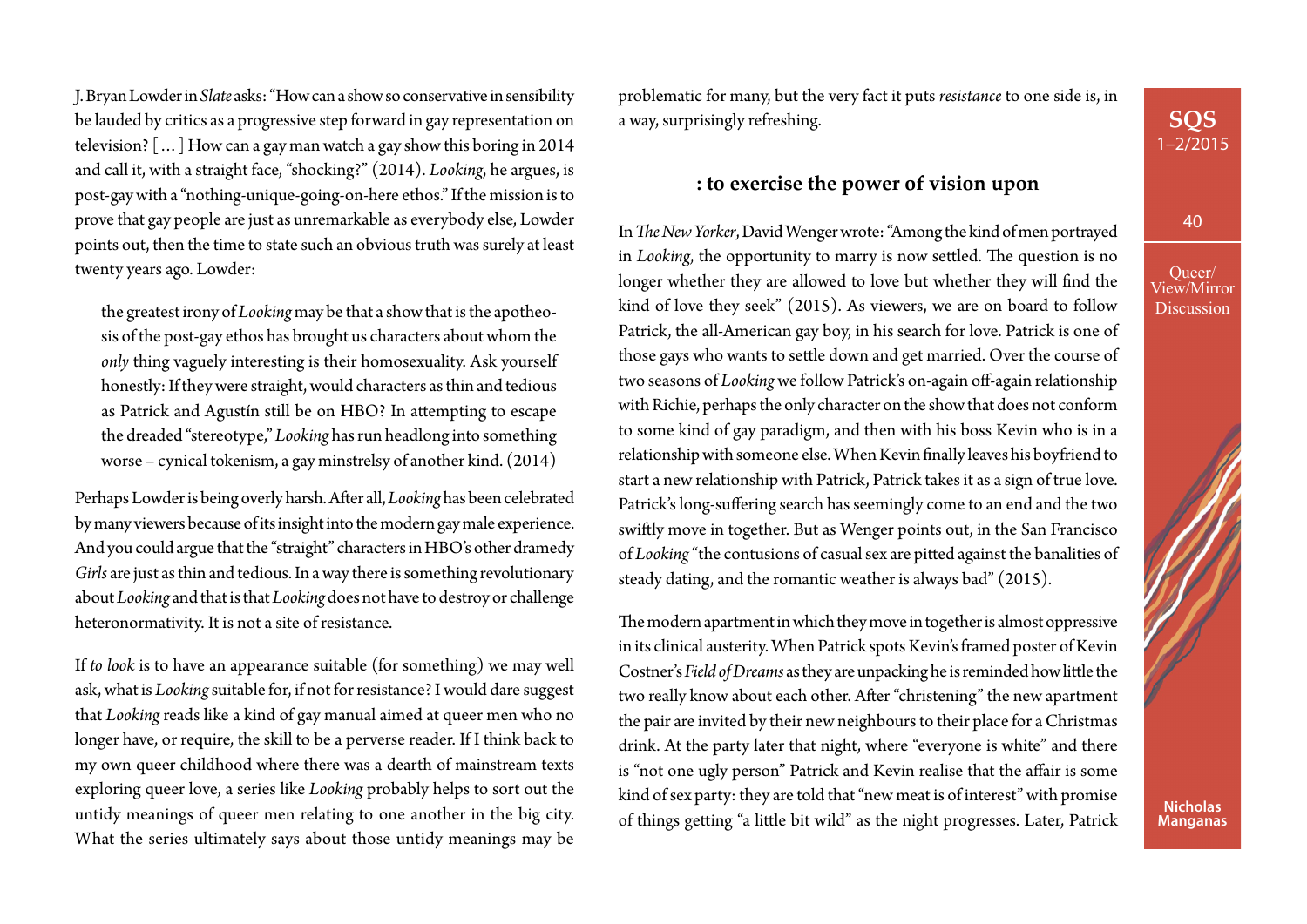approaches some guests who are comparing Grindr profiles. Mention of Rompford, who has no pic and no profile and who is the closest person to them, sparks Patrick to realise that it belongs to Kevin, as Rompford is the place where he grew up. The revelation that Kevin keeps his Grindr profile because "who doesn't want to know what other homos are lurking in the shadows?" shatters Patrick's fantasy of domestic bliss.

At first Patrick is content with the argument that Agustín offers: "everybody has the app on their phones it's what you do with it that matters." But his curiosity gets the better of him and he asks Kevin whether he was hooking up with other people (apart from himself) while with his ex-boyfriend. Kevin admits to "a few things happened a few times," little things like "a little tug in the steam room at the gym." The confrontation causes Kevin to open up about what he truly wants. He admits to lying and feeling guilty in his relationship with his ex. Although he does not necessarily want an open relationship with Patrick, Kevin questions the logic of Patrick's assumption of monogamy and argues that it is a grey area: "if something happens, it doesn't have to be the end of the world as long as we talk about it." The confrontation leads Patrick to surmise that Kevin's heart works one way and his another: "Deep down I've always known that and I've just ignored it because I just wanted this so much, I wanted to be in love, and be in a relationship and prove to myself, and my friends, and my family, and fuck, to prove to the entire world, that I was capable of being in one."

It is only when Patrick exercises the true power of vision upon his relationship with Kevin does he realise that the axis dividing romance and matter-of-factness has unmasked the messy negotiation of love and sex in his relationship with Kevin. Daniel Wenger surmises: "Born in the mid-eighties, [Patrick] is from the earliest wave of the post-Stonewall, post-plague, post-activist generation – too old to have brought a boy to the prom and too young to have nursed a fantasy of running away to an urban gay utopia" (2015). Patrick yearns for a husband and for him the romance implicit in marriage rests in the familiarity of sameness. Kevin, seemingly wants the same thing, but at the same time wants the freedom to experience newness if it may present itself. How can Patrick fight against the desire of experiencing something new? His discussion with Kevin made him question if he, too, is like Megan in *Mad Men*, cursed to be disposed of by a man who "only likes the beginnings of things." *Looking*  as a "gay manual" does not provide any easy answers to this dilemma. By exercising the power of vision upon the sexual negotiation that occurs in queer relationships, *Looking's* imagined universe leads us to an impasse.

# **: to have in mind as an end**

*Looking*, argues Daniel Wenger, "is an artifact of a moment when, in the most tolerant regions of the American imagination, the bathhouse has been razed and the single-family home has been built in its place" (2015). In the scenes described above, Patrick and Kevin are "performing" their sexuality, both in their arguments and in their subversion. Negotiating an agreement of what is acceptable and *moral* in a gay male relationship in 2015 is loaded with assumptions about sexual politics. You have Patrick who might find the idea of the bathhouse titillating but nonetheless is willing to opt for the single-family home. Then you have Kevin who wants one foot in each door. But it seems to me the whole premise is fraught with a larger tension.

*Looking* attempts to show the unromantic negotiation that occurs in many queer relationships. In the imagined universe created in *Looking*, this modern negotiation not only looks unromantic but it is also untidy in the sense that the messy categories of romance, marriage and sex overlap and do not always fit well together. We see the potential Don Draper in each character and we see each character try to come to terms with what

# 1–2/2015

**SQS**

41

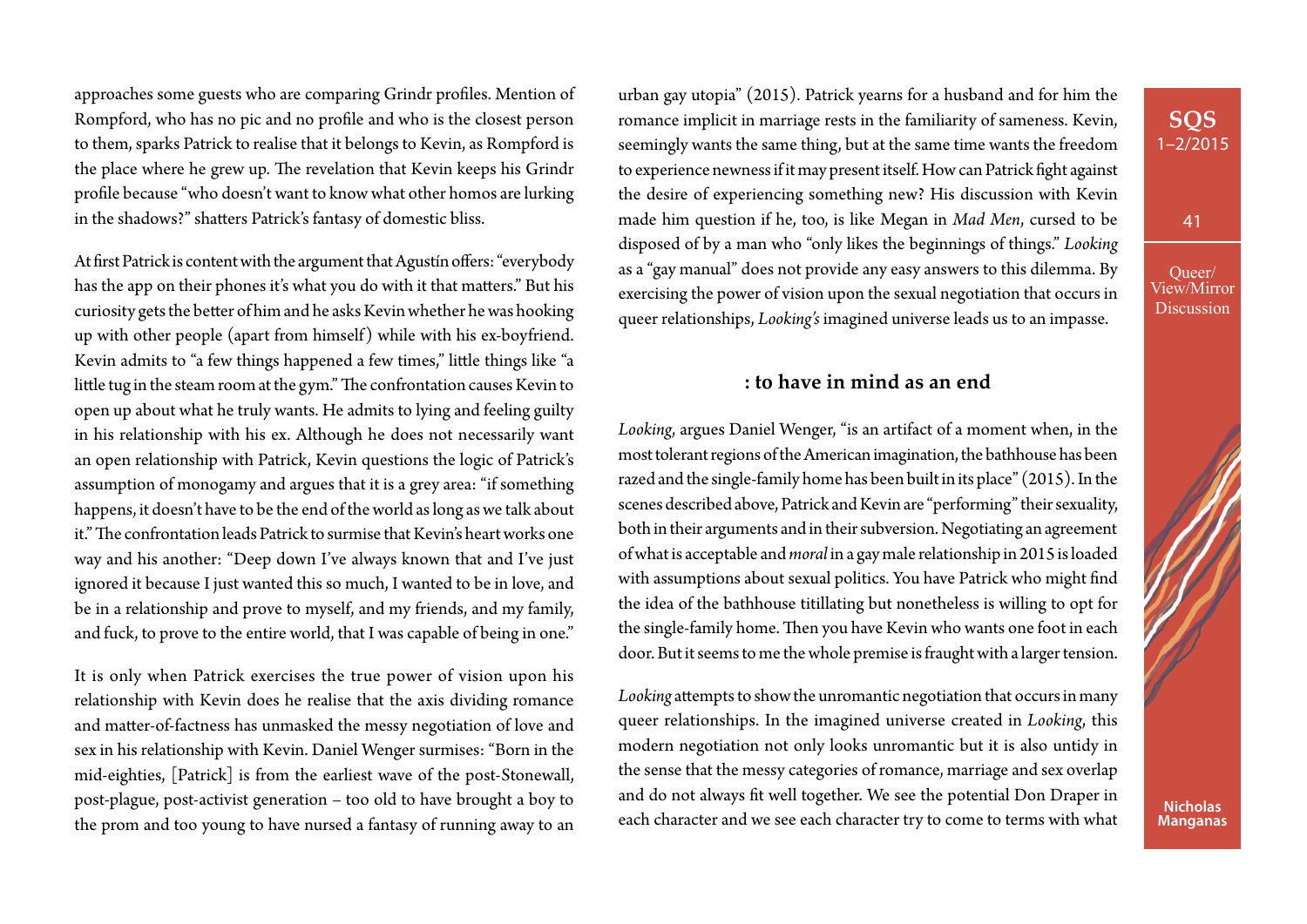comes after the beginnings of things. Creator Andrew Haigh's feature film *Weekend* (2011), which followed the brief encounter of its two leading men over the course of a weekend, perhaps had more sexual tension and romantic eroticism than the whole two seasons of *Looking.* By focusing on the "beginnings," *Weekend* did not have to enter into the messy world of domesticity, of forging a union, and with everything that that entails. *Looking*, on the other hand, does attempt to go to that place, and the result reminds me of Hannah Arendt's insights on banality. *Looking* has brought us to a place where we can even imagine "the *banality* of *queer*." Just like Eichmann, Patrick, Dom and Agustín also have their "stock phrases and self-invented clichés" (Arendt 1963, 49) they give viewers a sense that they are following some kind of unwritten "orders," floating between a cosmopolitan "gayness" and a post-Stonewall tediousness. Perhaps David Wenger is onto something when he calls it "the new gay sadness" (2015).

Wenger's most interesting insight on *Looking*, however, is his comment on the word "ready" that is dispersed across the series:

Richie, outside Patrick's apartment: "I am this close to falling in love with you… And I don't think you're ready." Patrick, explaining his decision to date his boss, Kevin, who's left his partner after dithering for some time: "The last time someone stood on my stoop, they told me I wasn't ready. So this time I decided to go for it." Richie, in his barbershop, when Patrick comes by after discovering that Kevin has been browsing on Grindr: "You ready?" (He's referring to the therapeutic buzz cut he's about to give Patrick […]). "I'm ready," Patrick says. It's difficult to believe him. (2015)

In a world where "queer" is becoming banal, Patrick is lost, convincing himself that he is "ready." For love? A relationship? Is he finally ready to start something serious with Richie? Patrick seemingly knows what he does want but too blind to realise who he wants it with. What does Patrick have in mind as an end? Perhaps the new gay sadness comes from realizing that if he gets what he wants he will be settling for banality.

#### **: to gaze in wonder or surprise**

The excitement that gay men experience in a dark room or in any kind of anonymous sex, is borne from a time when queers were outlaws. Such excitement came from the real danger and risk one was taking when homosexual sex was illegal. It is no wonder then that perhaps the most exciting thing that Patrick did in two seasons of *Looking* was have a "twosecond hand-job" in its opening scene. I must admit, as a man in a longterm, monogamous relationship with another man, there is some appeal to the darkness of yore, to the yearning looks in an E. M. Forster novel, where there was danger in a kiss. In the post-everything world of *Looking*, where queers are fashioned as "ordinary," everything is within reach: marriage *and* new beginnings. The fact that these don't line up tidily together is the catalyst for much of the sexual drama in *Looking*.

Perhaps there has never been such an apt title for a TV show ever. In my own cosmopolitan gay world I know a hundred Patricks mining for gold, looking but never finding, convincing themselves that they are "ready." But perhaps *Looking*'s critics miss the point. There is joy in *looking*. As the three protagonists stumble in their banal escapades I see reason for hope in the conversation. I see the potential for queers of all stripes to rediscover the meaning of love, sex and romance. In its archaic use, looking meant "to bring into a place or condition by the exercise of the power of vision." Let us all look, exercise the power of our vision, and bring into place something *new*. Don't we all just adore "newness"?

**SQS** 1–2/2015

42